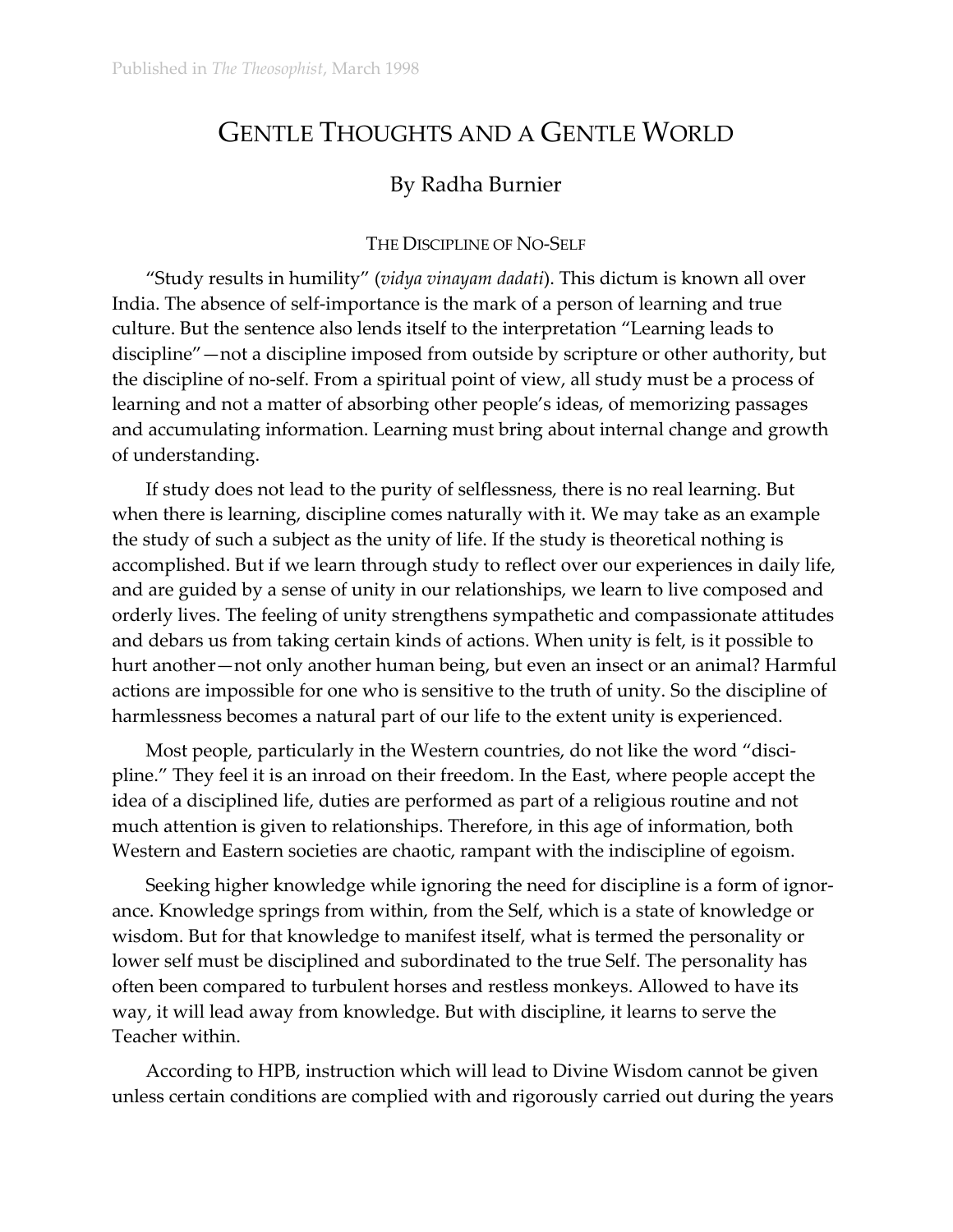of study. Real spiritual teachers do not accept disciples when there is unwillingness to fulfill the necessary conditions.

HPB gives a list of what she calls the most efficacious means of attaining true knowledge and preparing for the receipt of higher wisdom: meditation, abstinence, the observance of moral duties, gentle thoughts, good deeds, kind words, good will to all, and entire oblivion of self. In the *Mahatma Letters* and elsewhere there are similar lists. Any one of these put into practice renders the consciousness of the student much more receptive and sensitive. Then all instruction received from a teacher or an external source is assimilated and turns into teaching that we give to ourselves. It is the same as what our wisdom-nature tells us. No discipline that does not arise from one's own understanding and study is effective.

Many important teachings are very simple, but people choose not to understand them. The teaching about harmlessness, for example, is known to Christians, who have been told, "Do not kill"; the Buddhist discipline prohibits the causing of injury; other religions also uphold the principle of nonviolence. But most people interpret these instructions to suit their convenience, and therefore their religious practices do not result in transforming them. Only by adopting a way of life that quiets the brain and mind and leads to clarity of perception does theoretical instruction become true knowledge.

The points HPB made could be dismissed as commonplace. We may say, "We know we should have gentle thoughts," but do we reflect over the importance of these two words, not only for ourselves, but for the world? Do we realize that we are continually populating the world with our thoughts and influencing others? To build a gentle world there must be gentle thoughts.

As mentioned, the serious study of the unity of life eliminates restless and harmful activity. Similarly the study of karma, if earnestly pursued, will bring about a change in our lives and lead to a state of peace and harmony. Understanding karma means abstaining from every form of malevolence and taking care that the influences we shed are gentle and helpful. The last condition that HPB mentioned—entire oblivion of the self—will not come all of a sudden, but when the other points are followed up, the little self is subdued and the mind becomes humble and naturally disciplined, and thus open to the higher Wisdom.

## THE FAR VISION

According to recent reports, the influx of young Tibetans into India continues. Children arrive in Nepal and elsewhere after making an arduous and dangerous trip over Himalayan passes at the coldest time of the year, because the winter weather deters the Chinese soldiers from manning the posts. Although the absence of the